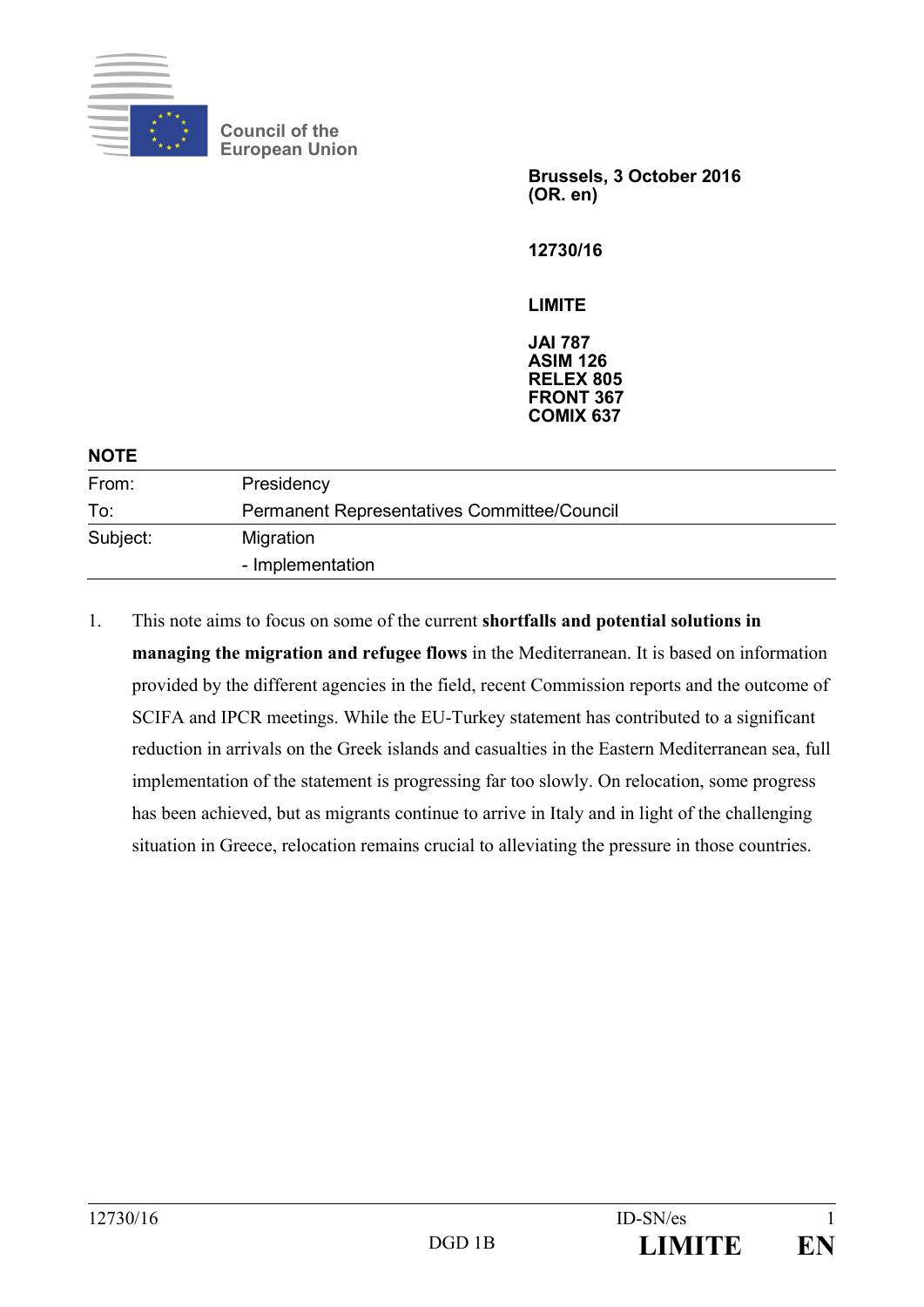## General issues

- 2. In terms of **staffing**, while commendable efforts are ongoing by the Greek and Italian asylum services to cope with the increased workload, additional efforts by all Member States are required. There are still significant shortfalls in experts provided by Member States replying to calls from agencies. The situation is especially critical for EASO in Greece, since the Agency plays a crucial role in the different steps of the asylum procedures on the islands, as well as the relocation process. Frontex and Europol also report fatigue among Member States in responding to calls for experts. Recent security concerns have further affected Member States' willingness to deploy staff. Additionally, experts do not always have the right profile and are not deployed for a sufficiently long period. Deployment periods that are too short and mismatching of profiles put an unnecessary strain on the host Member State and agencies, which must continuously train new staff, thereby draining resources from essential tasks.
- 3. Technical problems, errors and delays in **information-sharing** between actors hinder the smooth running of relocation in both Italy and Greece as well as the asylum procedure on the Greek islands. Both relocation and the asylum process require a complex chain of actions to be completed. EASO and other agencies only play a supporting role in certain functions and are dependent on efforts by host Member States and Member States of relocation. The fact that coordinators in the hotspots are not being appointed or do not have the necessary authority remains a constraint on the operation of the hotspots in both Greece and Italy.
- 4. **Reception capacity** remains a serious problem. In Greece, there is an urgent need to establish sufficient permanent facilities, in line with EU standards, while at the same time providing temporary facilities as a contingency measure. Italy should accelerate the opening of alreadyannounced additional hotspots and adequate reception structures.

## Relocation

5. In Greece, the lack of **centralised relocation centres** creates logistical problems as relocation applicants have to be transported from various sites to go through the different steps in the procedure. Besides the inevitable delays, this situation also contributes to frustration among applicants and may lead to people absconding.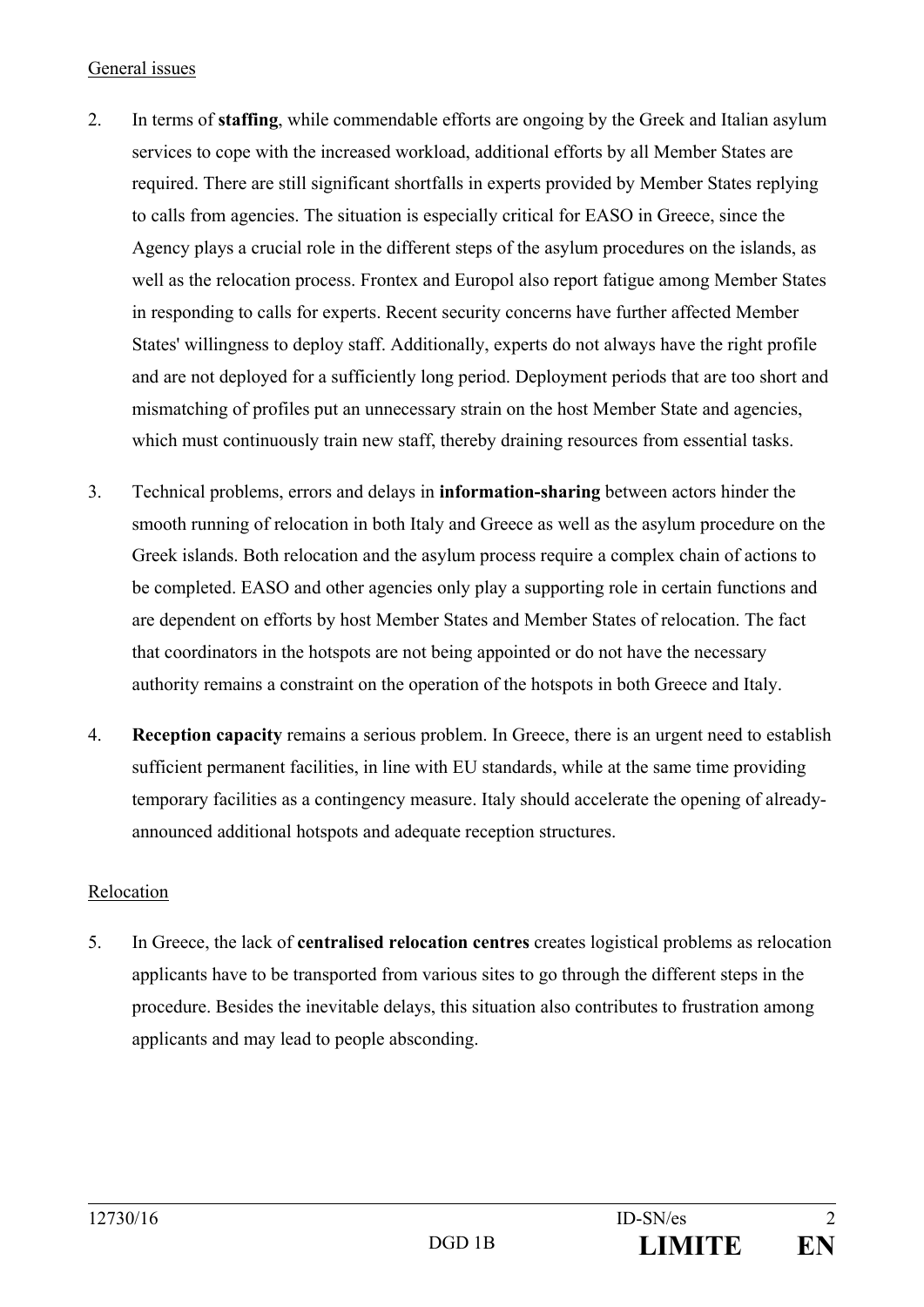- 6. While relocation numbers have gone up significantly in recent months, Member States are not offering **sufficient pledges**. Additionally, due to the **long response time** of Member States and the delays in the implementation of transfers, the process takes an average of three months between the date a relocation request is sent and the actual transfer takes place.
- 7. While the importance of adequate security screening by Member States of relocation is not in question, Member States still **reject relocation candidates without justification** or for reasons not based on exclusion grounds provided in Council Decisions.
- 8. Relocation of **unaccompanied minors** remains an issue both in Italy and Greece. Not only in terms of lack of sufficient pledges and organised transfers for unaccompanied minors, but also concerning the conditions in which they reside and the lack of dedicated facilities.
- 9. The **new proposal** for a Regulation on the EU Asylum Agency, currently being discussed, proposes important changes that would contribute to solving some structural issues. However, they will not be operational in the short term. It is therefore important that measures are taken as a matter of urgency to improve the situation.

## Implementation of EU-Turkey statement

- 10. The **asylum process** on the Greek islands is **moving slowly** and some 'nationalities' are unable to register their asylum applications. Lodging of asylum applications is done according to nationality, giving priority to Syrians, Pakistanis and North Africans, while Iraqi and Afghani requests are not being dealt with. This leads to frustration and unrest in the overcrowded hotspots. It also hinders any possible family reunification.
- 11. The slow asylum process also negatively affects **unaccompanied minors**. Many wait for months in closed facilities for their claims to be processed, some of them in substandard conditions or placed with unrelated adults. There is a lack of specialised shelters for unaccompanied minors to reduce the use of detention.